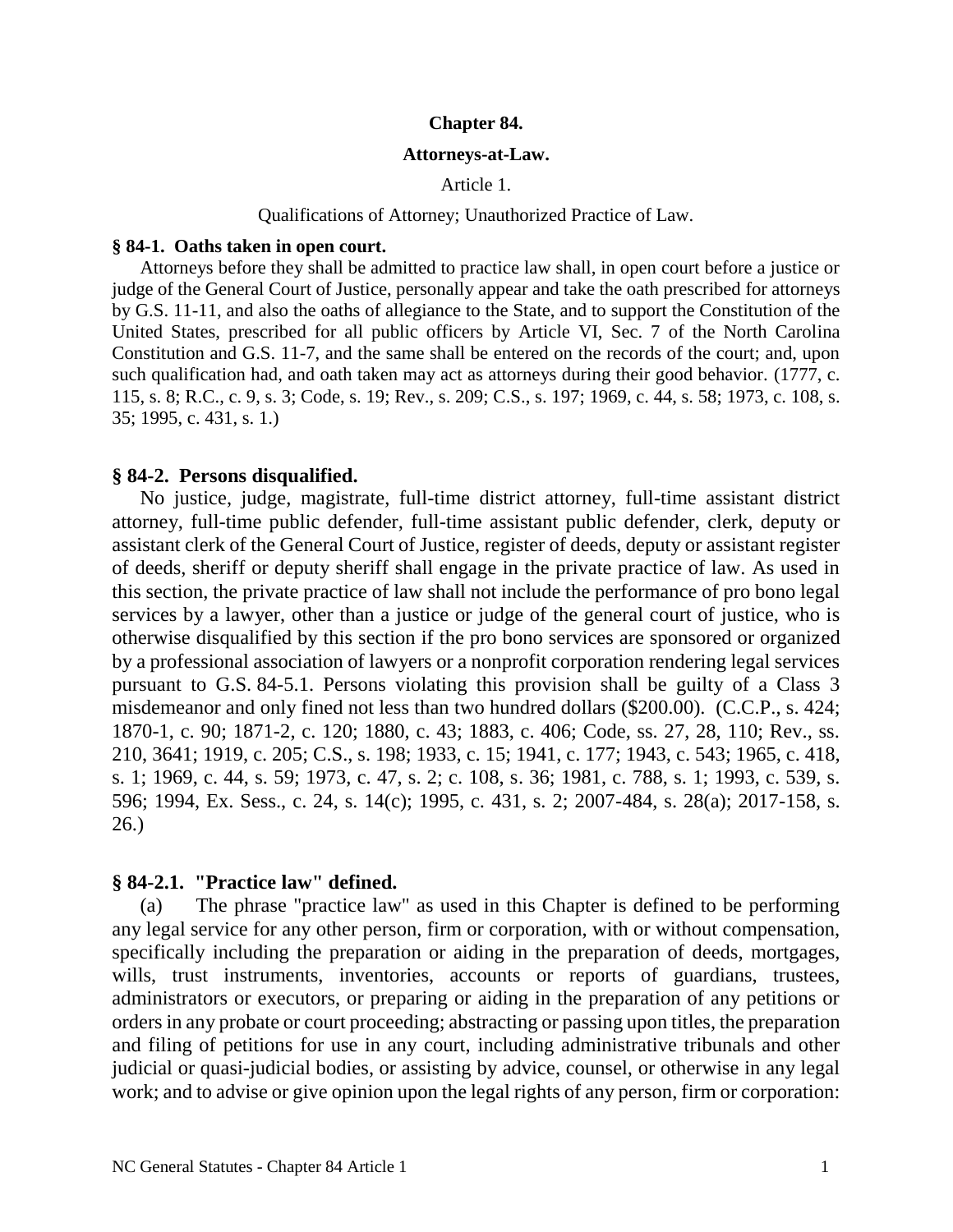Provided, that the above reference to particular acts which are specifically included within the definition of the phrase "practice law" shall not be construed to limit the foregoing general definition of the term, but shall be construed to include the foregoing particular acts, as well as all other acts within the general definition.

- (b) The phrase "practice law" does not encompass:
	- (1) The drafting or writing of memoranda of understanding or other mediation summaries by mediators at community mediation centers authorized by G.S. 7A-38.5 or by mediators of employment-related matters for The University of North Carolina or a constituent institution, or for an agency, commission, or board of the State of North Carolina.
	- (2) The selection or completion of a preprinted form by a real estate broker licensed under Chapter 93A of the General Statutes, when the broker is acting as an agent in a real estate transaction and in accordance with rules adopted by the North Carolina Real Estate Commission, or the selection or completion of a preprinted residential lease agreement by any person or Web site provider. Nothing in this subdivision or in G.S. 84-2.2 shall be construed to permit any person or Web site provider who is not licensed to practice law in accordance with this Chapter to prepare for any third person any contract or deed conveying any interest in real property, or to abstract or pass upon title to any real property, which is located in this State.
	- (3) The completion of or assisting a consumer in the completion of various agreements, contracts, forms, and other documents related to the sale or lease of a motor vehicle as defined in G.S. 20-286(10), or of products or services ancillary or related to the sale or lease of a motor vehicle, by a motor vehicle dealer licensed under Article 12 of Chapter 20 of the General Statutes. (C.C.P., s. 424; 1870-1, c. 90; 1871-2, c. 120; 1880, c. 43; 1883, c. 406; Code, ss. 27, 28, 110; Rev., ss. 210, 3641; 1919, c. 205; C.S., s. 198; 1933, c. 15; 1941, c. 177; 1943, c. 543; 1945, c. 468; 1995, c. 431, s. 3; 1999-354, s. 2; 2004-154, s. 2; 2013-410, s. 32; 2016-60, s. 1.)

# **§ 84-2.2. Exemption and additional requirements for Web site providers.**

(a) The practice of law, including the giving of legal advice, as defined by G.S. 84-2.1 does not include the operation of a Web site by a provider that offers consumers access to interactive software that generates a legal document based on the consumer's answers to questions presented by the software, provided that all of the following are satisfied:

- (1) The consumer is provided a means to see the blank template or the final, completed document before finalizing a purchase of that document.
- (2) An attorney licensed to practice law in the State of North Carolina has reviewed each blank template offered to North Carolina consumers, including each and every potential part thereof that may appear in the completed document. The name and address of each reviewing attorney must be kept on file by the provider and provided to the consumer upon written request.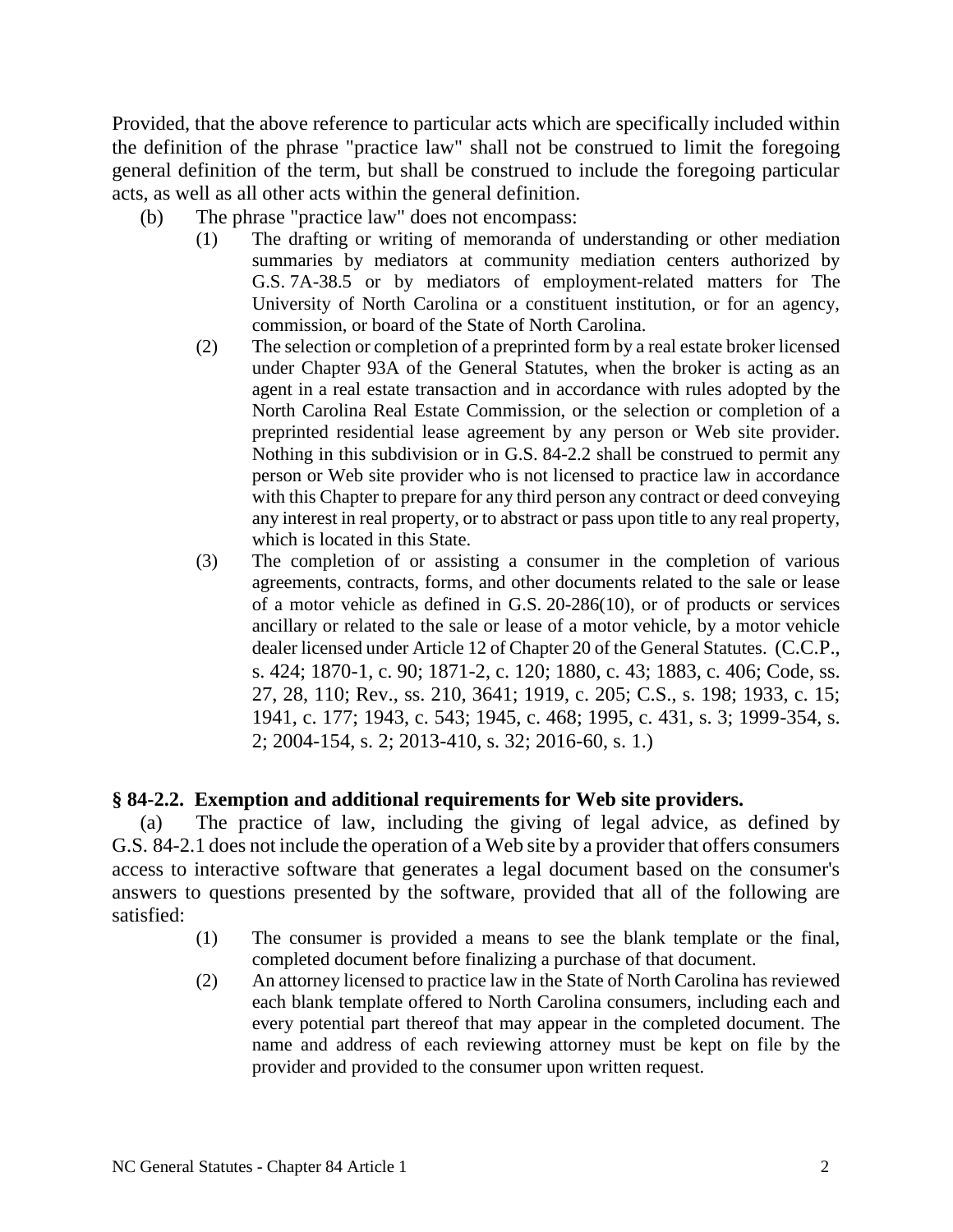- (3) The provider must communicate to the consumer that the forms or templates are not a substitute for the advice or services of an attorney.
- (4) The provider discloses its legal name and physical location and address to the consumer.
- (5) The provider does not disclaim any warranties or liability and does not limit the recovery of damages or other remedies by the consumer.
- (6) The provider does not require the consumer to agree to jurisdiction or venue in any state other than North Carolina for the resolution of disputes between the provider and the consumer.
- (7) The provider must have a consumer satisfaction process. All consumer concerns involving the unauthorized practice of law made to the provider shall be referred to the North Carolina State Bar. The consumer satisfaction process must be conspicuously displayed on the provider's Web site.

(b) A Web site provider subject to this section shall register with the North Carolina State Bar prior to commencing operation in the State and shall renew its registration with the State Bar annually. The State Bar may not refuse registration.

(c) Each Web site provider subject to this section shall pay an initial registration fee in an amount not to exceed one hundred dollars (\$100.00) and an annual renewal fee in an amount not to exceed fifty dollars (\$50.00). (2016-60, s. 2.)

# **§ 84-3. Repealed by Session Laws 1973, c. 108, s. 37.**

## **§ 84-4. Persons other than members of State Bar prohibited from practicing law.**

Except as otherwise permitted by law, it shall be unlawful for any person or association of persons, except active members of the Bar of the State of North Carolina admitted and licensed to practice as attorneys-at-law, to appear as attorney or counselor at law in any action or proceeding before any judicial body, including the North Carolina Industrial Commission, or the Utilities Commission; to maintain, conduct, or defend the same, except in his own behalf as a party thereto; or, by word, sign, letter, or advertisement, to hold out himself, or themselves, as competent or qualified to give legal advice or counsel, or to prepare legal documents, or as being engaged in advising or counseling in law or acting as attorney or counselor-at-law, or in furnishing the services of a lawyer or lawyers; and it shall be unlawful for any person or association of persons except active members of the Bar, for or without a fee or consideration, to give legal advice or counsel, perform for or furnish to another legal services, or to prepare directly or through another for another person, firm or corporation, any will or testamentary disposition, or instrument of trust, or to organize corporations or prepare for another person, firm or corporation, any other legal document. Provided, that nothing herein shall prohibit any person from drawing a will for another in an emergency wherein the imminence of death leaves insufficient time to have the same drawn and its execution supervised by a licensed attorney-at-law. The provisions of this section shall be in addition to and not in lieu of any other provisions of this Chapter. Provided, however, this section shall not apply to corporations authorized to practice law under the provisions of Chapter 55B of the General Statutes of North Carolina. (1931, c. 157, s. 1; 1937, c. 155, s. 1; 1955, c. 526, s. 1; 1969, c. 718, s. 19; 1981, c. 762, s. 3; 1995, c. 431, s. 4.)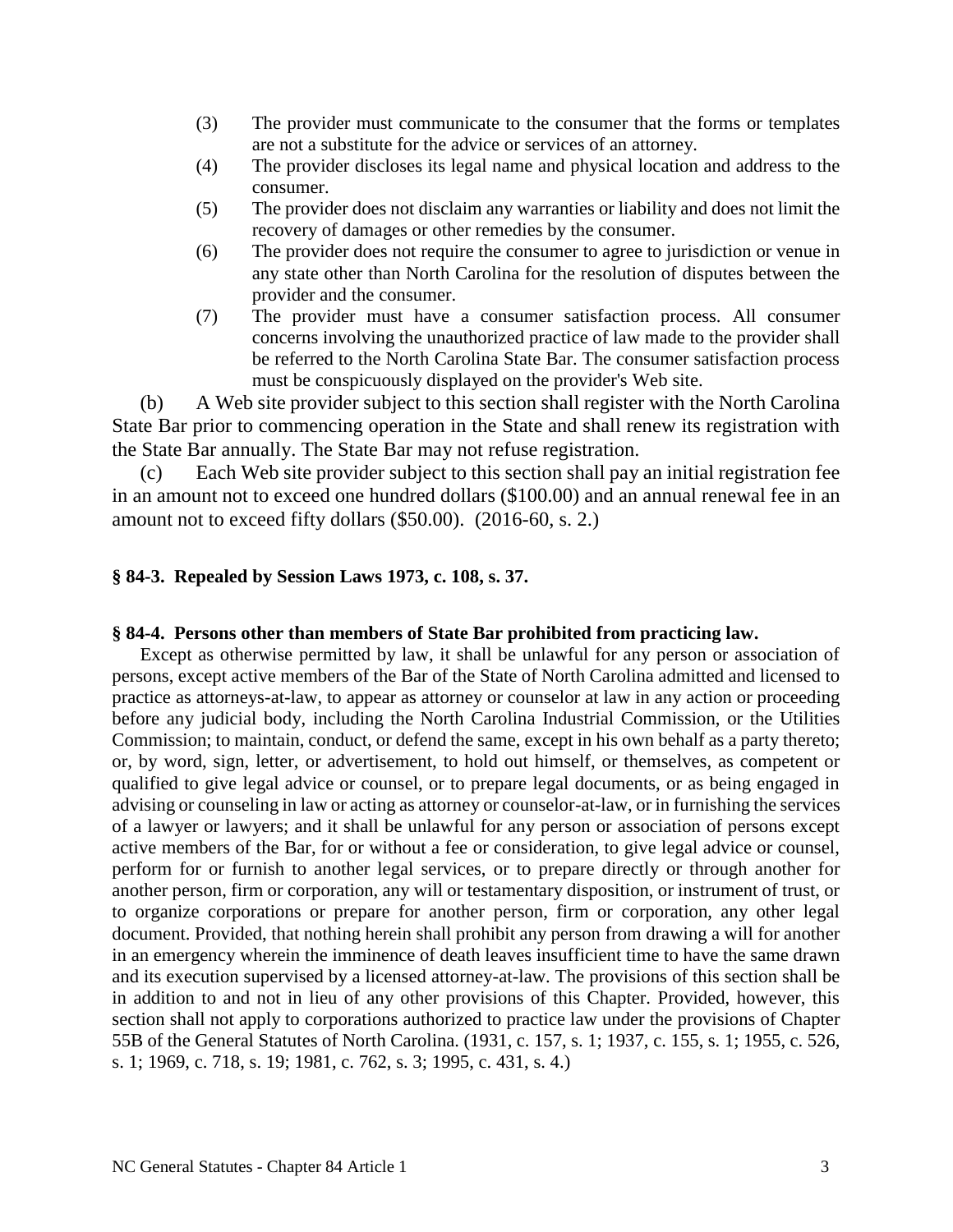# **§ 84-4.1. Limited practice of out-of-state attorneys.**

Any attorney domiciled in another state, and regularly admitted to practice in the courts of record of and in good standing in that state, having been retained as attorney for a party to any civil or criminal legal proceeding pending in the General Court of Justice of North Carolina, the North Carolina Utilities Commission, the North Carolina Industrial Commission, the Office of Administrative Hearings of North Carolina, or any administrative agency, may, on motion to the relevant forum, be admitted to practice in that forum for the sole purpose of appearing for a client in the proceeding. The motion required under this section shall be signed by the attorney and shall contain or be accompanied by:

- (1) The attorney's full name, post-office address, bar membership number, and status as a practicing attorney in another state.
- (2) A statement, signed by the client, setting forth the client's address and declaring that the client has retained the attorney to represent the client in the proceeding.
- (3) A statement that unless permitted to withdraw sooner by order of the court, the attorney will continue to represent the client in the proceeding until its final determination, and that with reference to all matters incident to the proceeding, the attorney agrees to be subject to the orders and amenable to the disciplinary action and the civil jurisdiction of the General Court of Justice and the North Carolina State Bar in all respects as if the attorney were a regularly admitted and licensed member of the Bar of North Carolina in good standing.
- (4) A statement that the state in which the attorney is regularly admitted to practice grants like privileges to members of the Bar of North Carolina in good standing.
- (5) A statement to the effect that the attorney has associated and is personally appearing in the proceeding, with an attorney who is a resident of this State, has agreed to be responsible for filing a registration statement with the North Carolina State Bar, and is duly and legally admitted to practice in the General Court of Justice of North Carolina, upon whom service may be had in all matters connected with the legal proceedings, or any disciplinary matter, with the same effect as if personally made on the foreign attorney within this State.
- (6) A statement accurately disclosing a record of all that attorney's disciplinary history. Discipline shall include (i) public discipline by any court or lawyer regulatory organization, and (ii) revocation of any pro hac vice admission.
- (7) A fee in the amount of two hundred twenty-five dollars (\$225.00) submitted and made payable to one of the following: (i) for judicial proceedings, the presiding clerk of court and (ii) for administrative proceedings, the presiding administrative agency. The clerk of court or administrative agency shall: (i) remit two hundred dollars (\$200.00) of the fee collected to the State Treasurer for support of the General Court of Justice, and (ii) transmit twenty-five dollars (\$25.00) of the fee collected to the North Carolina State Bar to regulate the practice of out-of-state attorneys as provided in this section.

Compliance with the foregoing requirements does not deprive the court of the discretionary power to allow or reject the application. (1967, c. 1199, s. 1; 1971, c. 550, s. 1; 1975, c. 582, ss. 1, 2; 1977, c. 430; 1985 (Reg. Sess., 1986), c. 1022, s. 8; 1991, c. 210,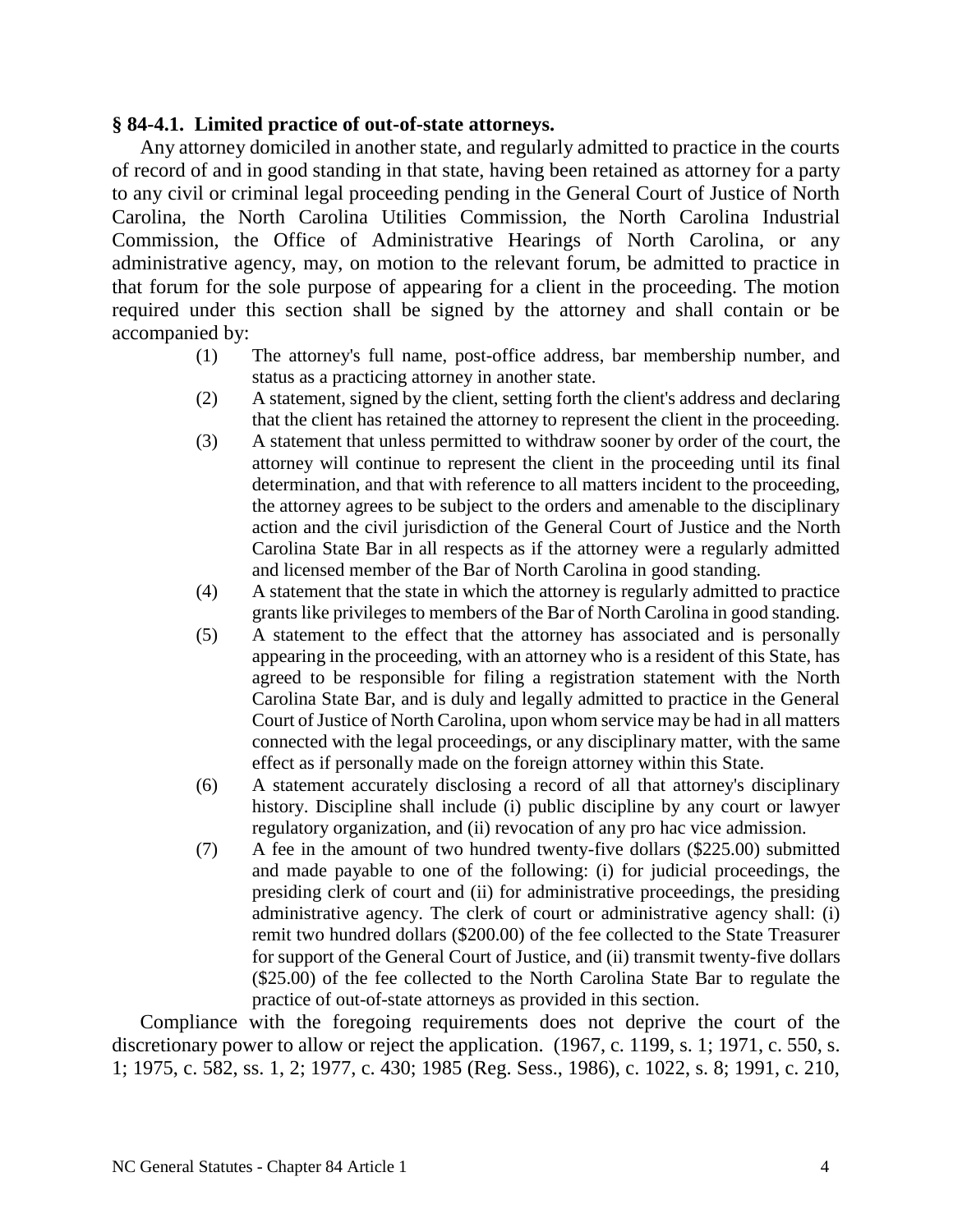s. 2; 1995, c. 431, s. 5; 2003-116, s. 1; 2004-186, s. 4.2; 2005-396, s. 1; 2007-200, s. 4; 2007-323, s. 30.8(k); 2021-60, s. 1.1.)

## **§ 84-4.2. Summary revocation of permission granted out-of-state attorneys to practice.**

Permission granted under G.S. 84-4.1 may be summarily revoked by the General Court of Justice or any agency, including the North Carolina Utilities Commission, on its own motion and in its discretion. (1967, c. 1199, s. 2; 1971, c. 550, s. 2; 1995, c. 431, s. 6.)

# **§ 84-5. Prohibition as to practice of law by corporation.**

(a) It shall be unlawful for any corporation to practice law or appear as an attorney for any person in any court in this State, or before any judicial body or the North Carolina Industrial Commission, Utilities Commission, or the Department of Commerce, Division of Employment Security, or hold itself out to the public or advertise as being entitled to practice law; and no corporation shall organize corporations, or draw agreements, or other legal documents, or draw wills, or practice law, or give legal advice, or hold itself out in any manner as being entitled to do any of the foregoing acts, by or through any person orally or by advertisement, letter or circular. The provisions of this section shall be in addition to and not in lieu of any other provisions of Chapter 84. Provided, that nothing in this section shall be construed to prohibit a banking corporation authorized and licensed to act in a fiduciary capacity from performing any clerical, accounting, financial or business acts required of it in the performance of its duties as a fiduciary or from performing ministerial and clerical acts in the preparation and filing of such tax returns as are so required, or from discussing the business and financial aspects of fiduciary relationships. Provided, however, this section shall not apply to corporations authorized to practice law under the provisions of Chapter 55B of the General Statutes of North Carolina.

To further clarify the foregoing provisions of this section as they apply to corporations which are authorized and licensed to act in a fiduciary capacity:

- (1) A corporation authorized and licensed to act in a fiduciary capacity shall not:
	- a. Draw wills or trust instruments; provided that this shall not be construed to prohibit an employee of such corporation from conferring and cooperating with an attorney who is not a salaried employee of the corporation, at the request of such attorney, in connection with the attorney's performance of services for a client who desires to appoint the corporation executor or trustee or otherwise to utilize the fiduciary services of the corporation.
	- b. Give legal advice or legal counsel, orally or written, to any customer or prospective customer or to any person who is considering renunciation of the right to qualify as executor or administrator or who proposes to resign as guardian or trustee, or to any other person, firm or corporation.
	- c. Advertise to perform any of the acts prohibited herein; solicit to perform any of the acts prohibited herein; or offer to perform any of the acts prohibited herein.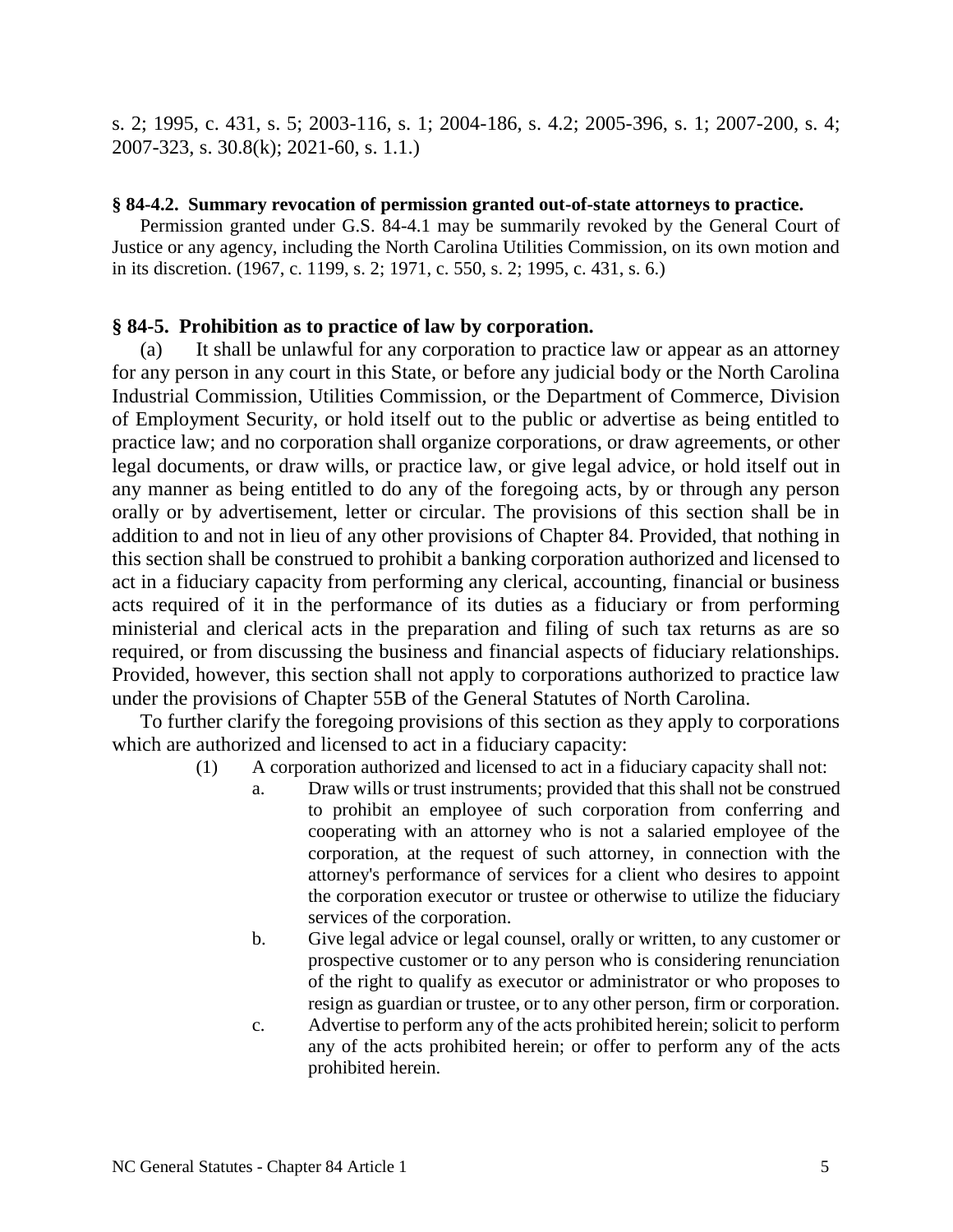- (2) Except as provided in subsection (b) of this section, when any of the following acts are to be performed in connection with the fiduciary activities of such a corporation, said acts shall be performed for the corporation by a duly licensed attorney, not a salaried employee of the corporation, retained to perform legal services required in connection with the particular estate, trust or other fiduciary matter:
	- a. Offering wills for probate.
	- b. Preparing and publishing notice of administration to creditors.
	- c. Handling formal court proceedings.
	- d. Drafting legal papers or giving legal advice to spouses concerning rights to an elective share under Article 1A of Chapter 30 of the General Statutes.
	- e. Resolving questions of domicile and residence of a decedent.
	- f. Handling proceedings involving year's allowances of widows and children.
	- g. Drafting deeds, notes, deeds of trust, leases, options and other contracts.
	- h. Drafting instruments releasing deeds of trust.
	- i. Drafting assignments of rent.
	- j. Drafting any formal legal document to be used in the discharge of the corporate fiduciary's duty.
	- k. In matters involving estate and inheritance taxes, gift taxes, and federal and State income taxes:
		- 1. Preparing and filing protests or claims for refund, except requests for a refund based on mathematical or clerical errors in tax returns filed by it as a fiduciary.
		- 2. Conferring with tax authorities regarding protests or claims for refund, except those based on mathematical or clerical errors in tax returns filed by it as a fiduciary.
		- 3. Handling petitions to the tax court.
	- l. Performing legal services in insolvency proceedings or before a referee in bankruptcy or in court.
	- m. In connection with the administration of an estate or trust:
		- 1. Making application for letters testamentary or letters of administration.
		- 2. Abstracting or passing upon title to property.
		- 3. Handling litigation relating to claims by or against the estate or trust.
		- 4. Handling foreclosure proceedings of deeds of trust or other security instruments which are in default.
- (3) When any of the following acts are to be performed in connection with the fiduciary activities of such a corporation, the corporation shall comply with the following:
	- a. The initial opening and inventorying of safe deposit boxes in connection with the administration of an estate for which the corporation is executor or administrator shall be handled by, or with the advice of, an attorney, not a salaried employee of the corporation, retained by the corporation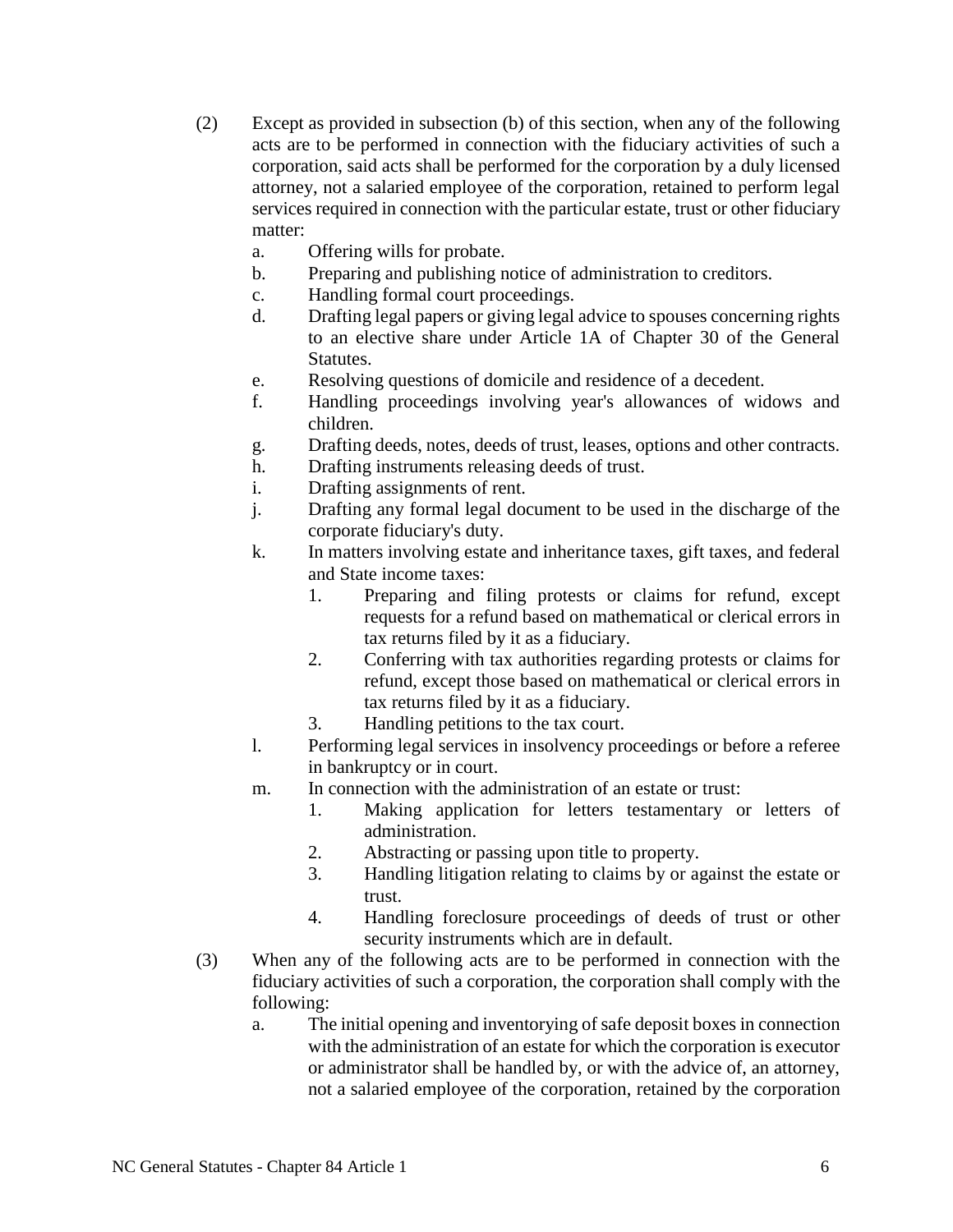to perform legal services required in connection with that particular estate.

- b. The furnishing of a beneficiary with applicable portions of a testator's will relating to such beneficiary shall, if accompanied by any legal advice or opinion, be handled by, or with the advice of, an attorney, not a salaried employee of the corporation, retained by the corporation to perform legal services required in connection with that particular estate or matter.
- c. In matters involving estate and inheritance taxes and federal and State income taxes, the corporation shall not execute waivers of statutes of limitations without the advice of an attorney, not a salaried employee of the corporation, retained by the corporation to perform legal services in connection with that particular estate or matter.
- d. An attorney, not a salaried employee of the corporation, retained by the corporation to perform legal services required in connection with an estate or trust shall be furnished copies of inventories and accounts proposed for filing with any court and proposed federal estate and North Carolina inheritance tax returns and, on request, copies of proposed income and intangibles tax returns, and shall be afforded an opportunity to advise and counsel the corporate fiduciary concerning them prior to filing.

(b) Nothing in this section shall prohibit an attorney retained by a corporation, whether or not the attorney is also a salaried employee of the corporation, from representing the corporation or an affiliate, or from representing an officer, director, or employee of the corporation or an affiliate in any matter arising in connection with the course and scope of the employment of the officer, director, or employee. Notwithstanding the provisions of this subsection, the attorney providing such representation shall be governed by and subject to all of the Rules of Professional Conduct of the North Carolina State Bar to the same extent as all other attorneys licensed by this State. (1931, c. 157, s. 2; 1937, c. 155, s. 2; 1955, c. 526, s. 2; 1969, c. 718, s. 20; 1971, c. 747; 1997-203, s. 1; 2000-178, s. 8; 2011-401, s. 3.5.)

# **§ 84-5.1. Rendering of legal services by certain nonprofit corporations.**

(a) Subject to the rules and regulations of the North Carolina State Bar, as approved by the Supreme Court of North Carolina, a nonprofit corporation, tax exempt under 26 U.S.C. § 501(c)(3), organized or authorized under Chapter 55A of the General Statutes of North Carolina and operating as a public interest law firm as defined by the applicable Internal Revenue Service guidelines or for the primary purpose of rendering indigent legal services, may render such services provided by attorneys duly licensed to practice law in North Carolina, for the purposes for which the nonprofit corporation was organized. The nonprofit corporation must have a governing structure that does not permit an individual or group of individuals other than an attorney duly licensed to practice law in North Carolina to control the manner or course of the legal services rendered and must continually satisfy the criteria established by the Internal Revenue Service for 26 U.S.C. § 501(c)(3) status, whether or not any action has been taken to revoke that status.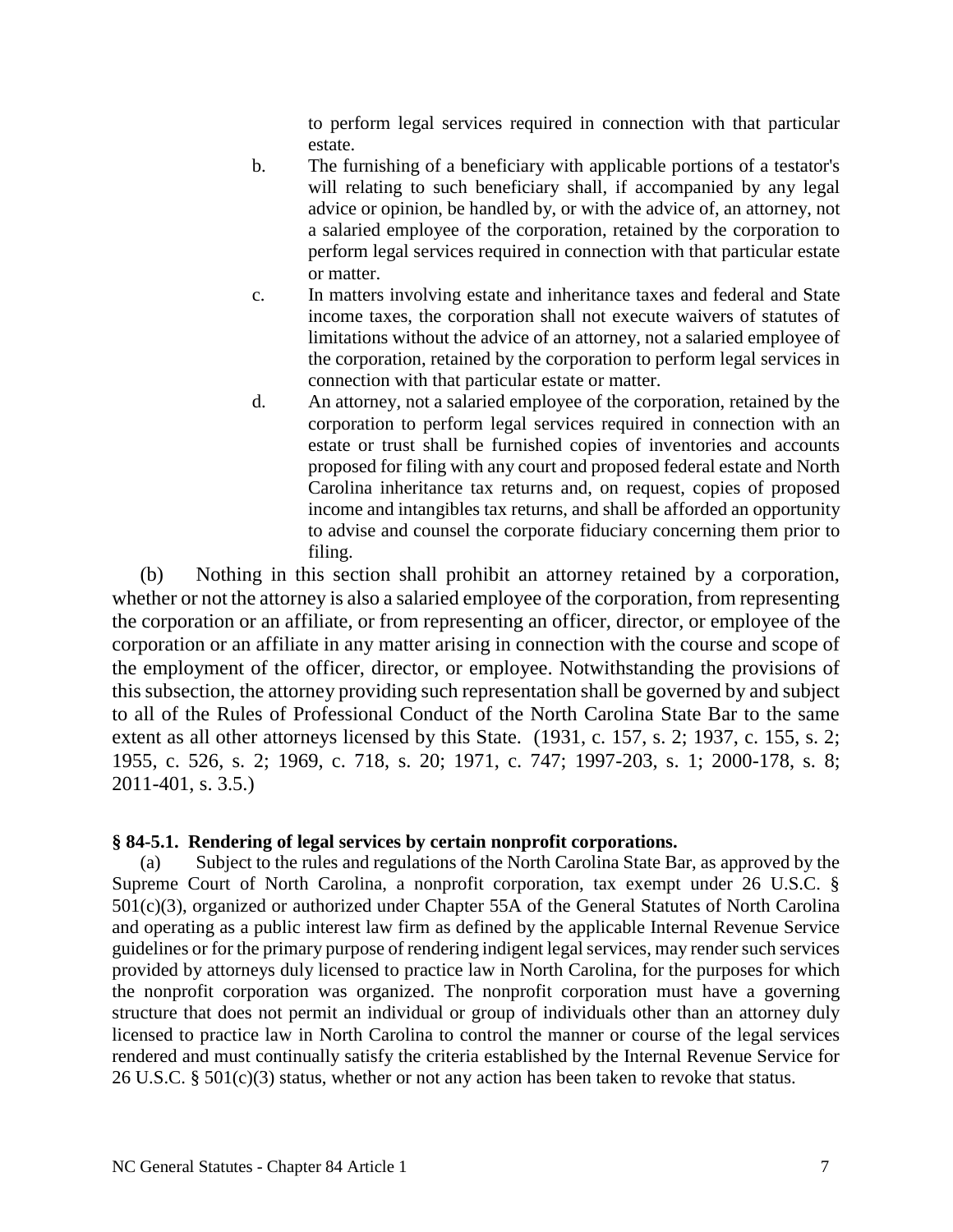(b) In no instance may legal services rendered by a nonprofit corporation under subsection (a) of this section be conditioned upon the purchase or payment for any product, good, or service other than the legal service rendered. (1977, c. 841, s. 1; 2009-231, s. 1.)

## **§ 84-6. Exacting fee for conducting foreclosures prohibited to all except licensed attorneys.**

It shall be unlawful to exact, charge, or receive any attorney's fee for the foreclosure of any mortgage under power of sale, unless the foreclosure is conducted by licensed attorney-at-law of North Carolina, and unless the full amount charged as attorney's fee is actually paid to and received and retained by such attorney, without being directly or indirectly shared with or rebated to anyone else, and it shall be unlawful for any such attorney to make any showing that he has received such a fee unless he has received the same, or to share with or rebate to any other person, firm, or corporation such fee or any part thereof received by him; but such attorney may divide such fee with another licensed attorney-at-law maintaining his own place of business and not an officer or employee of the foreclosing party, if such attorney has assisted in performing the services for which the fee is paid, or resides in a place other than that where the foreclosure proceedings are conducted, and has forwarded the case to the attorney conducting such foreclosure. (1931, c. 157, s. 3.)

## **§ 84-7. District attorneys, upon application, to bring injunction or criminal proceedings.**

The district attorney of any of the superior courts shall, upon the application of any member of the Bar, or of any bar association, of the State of North Carolina, bring such action in the name of the State as may be proper to enjoin any such person, corporation, or association of persons who it is alleged are violating the provisions of G.S. 84-4 to 84-8, and it shall be the duty of the district attorneys of this State to indict any person, corporation, or association of persons upon the receipt of information of the violation of the provisions of G.S. 84-4 to 84-8. (1931, c. 157, s. 4; 1973, c. 47, s. 2.)

# **§ 84-7.1. Legal clinics of law schools and certain law students and lawyers excepted.**

The provisions of G.S. 84-4 through G.S. 84-6 shall not apply to any of the following:

- (1) Any law school conducting a legal clinic and receiving as its clientage only those persons unable financially to compensate for legal advice or services rendered and any law student permitted by the North Carolina State Bar to act as a legal intern in such a legal clinic.
- (2) Any law student permitted by the North Carolina State Bar to act as a legal intern for a federal, State, or local government agency.
- (3) Any lawyer licensed by another state and permitted by the North Carolina State Bar to represent indigent clients on a pro bono basis under the supervision of active members employed by nonprofit corporations qualified to render legal services pursuant to G.S. 84-5.1. This provision does not apply to a lawyer whose license has been suspended or revoked in any state. (2011-336, s. 5.)

# **§ 84-8. Punishment for violations.**